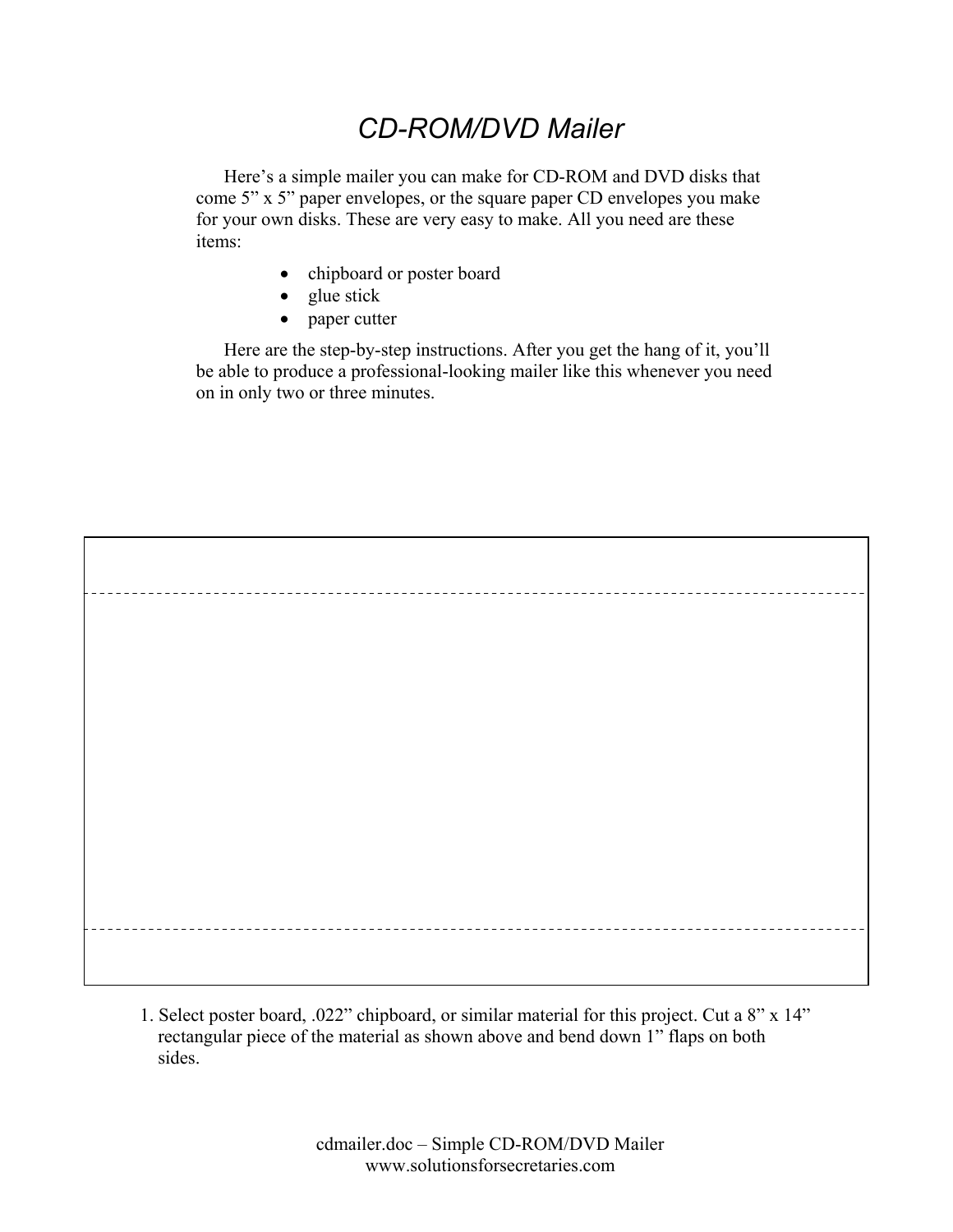

2. Bend at 4-7/8" and 9-7/8 across the width of the piece, as shown above.



3. Remove the sections show within the heavy (red) dashed lines above; easily done by folding in the 1" tabs and trimming off the excess using a paper cutter. The trim angles (somewhat exaggerated above) are not critical.